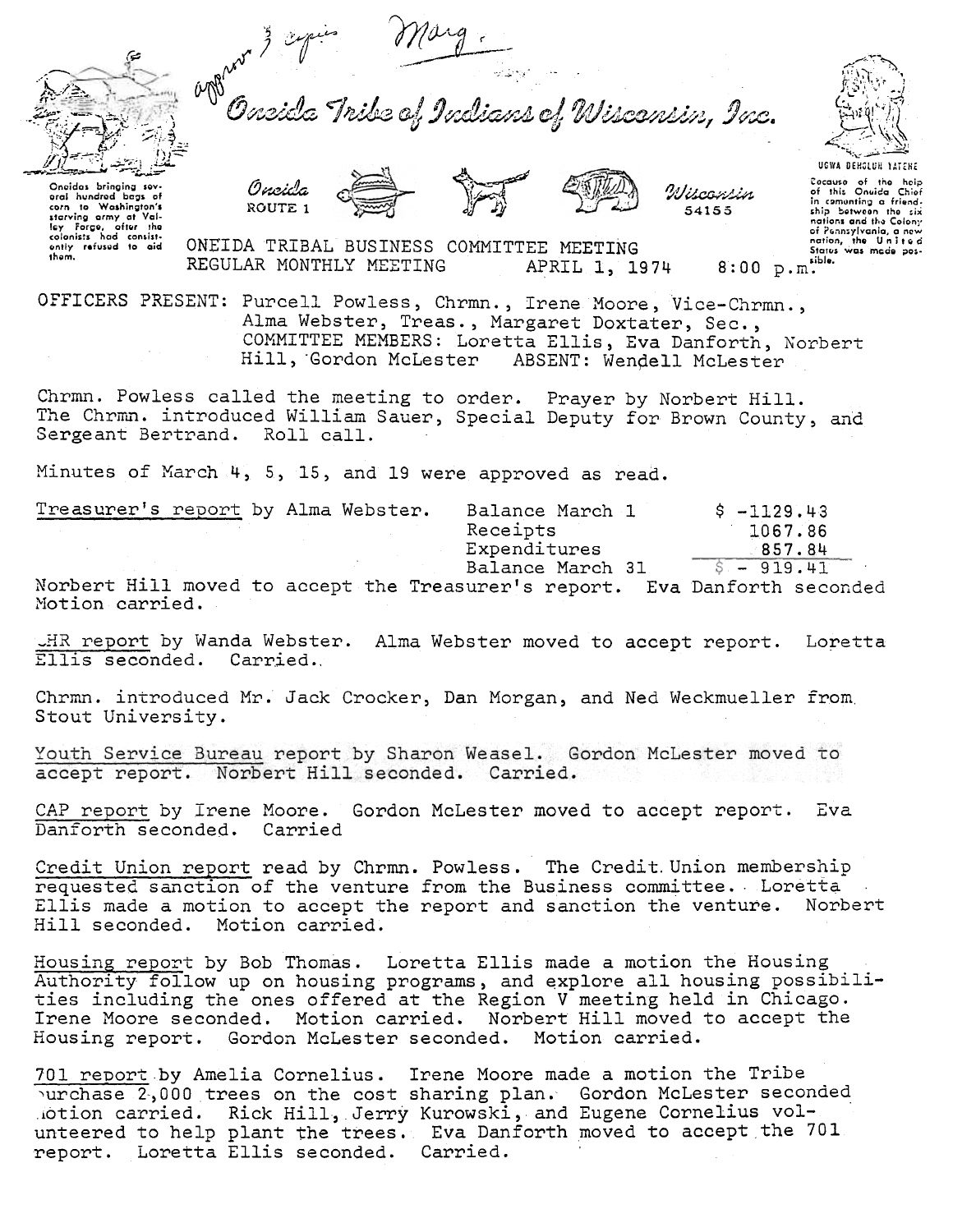

Oneida Tribe of Indians of Wisconsin, Inc.



Wisconsin 54155



Decause of the holp<br>of this Ongida Chief in comonting a friend-<br>ship between the six antions and the Colony<br>of Pennsylvania, a new<br>nation, the United<br>States was made possible.

Onoidas bringing sov-<br>oral hundrod bags of oral hundred corn to Washington's corn to Washington's<br>starving army at Valley Forest<br>ley Forge, after the<br>colonists had consist-<br>only refused to aid<br>them. Orcida

ROUTE 1

 $P.2$ 

Education report by Norbert Hill, Jr. Gordon McLester moved to direct the Education Committee to resolve the Library problem. Norbert Hill seconded. Motion carried. Norbert Hill moved to accept the report. Gordon McLester seconded. Carried.

Land Committee report by Howard Cannon. Mr. Doyle Jordan requested permission to let Ben Jordan put a house trailer on his land temporarily. It was recommended the Land Committee draw up an agreement with Mr. Jordan and present it to the Business Committee. Loretta Ellis moved to accept the report. Irene Moore seconded. Carried.

MCH report by Diana Denny. Eva Danforth moved to accept the report Gordon McLester seconded. Motion carried.

April 1, 1974

Vista report read by Chrmn. Powless. Loretta Ellis moved to accept the report. Gordon McLester seconded. Carried. Diane Funmaker, Vista worker in recreation, requested \$20.00 from the Tribe to purchase one Little League baseball suit. Irene Moore made a motion the Tribe donate the \$20.00 Norbert Hill seconded. Carried.

ead Start report by Muriel Keyser. Loretta Ellis made a motion to request GLITC to use whatever methods necessary to a get a portion of Head Start training funds from tri-state ICAP. Norbert Hill seconded. Carried. Norbert Hill moved to accept the report. Eva Danforth seconded. Carried.

Health Center report by Shirley Hill. It was recommended that the Health Center committee write up the job description for a R.N. Irene Moore made a motion to recommend Adam Webster to be a member of the Health Committee. Loretta Ellis seconded. Carried. Shirley Hill requested permission for the CHR's to go to Minot, South Dakota April 30 - May 2. Loretta Ellis made a motion they be given permission. Irene Moore seconded. Carried. Norbert Hill moved to accept the report. Irene Moore seconded. Carried.

Community Worker report by Anna John. Eva Danforth moved to accept report. Norbert Hill seconded. Carried.

Oneida Nation Memorial Building report by Sandra Ninham. Loretta Ellis moved to accept report. Irene Moore seconded. Carried.

Senior Citizen's report by Florence Jones. Gordon McLester moved to accept report. Irene Moore seconded. Carried.

Industrial Development report by Norbert Hill. Loretta Ellis moved to accept report. Gordon McLester seconded. Carried.

Tribal Manager's report by Norbert Hill. There was a discussion of contract negotiations and indirect cost rate for the Tribe. Irene Moore made a motion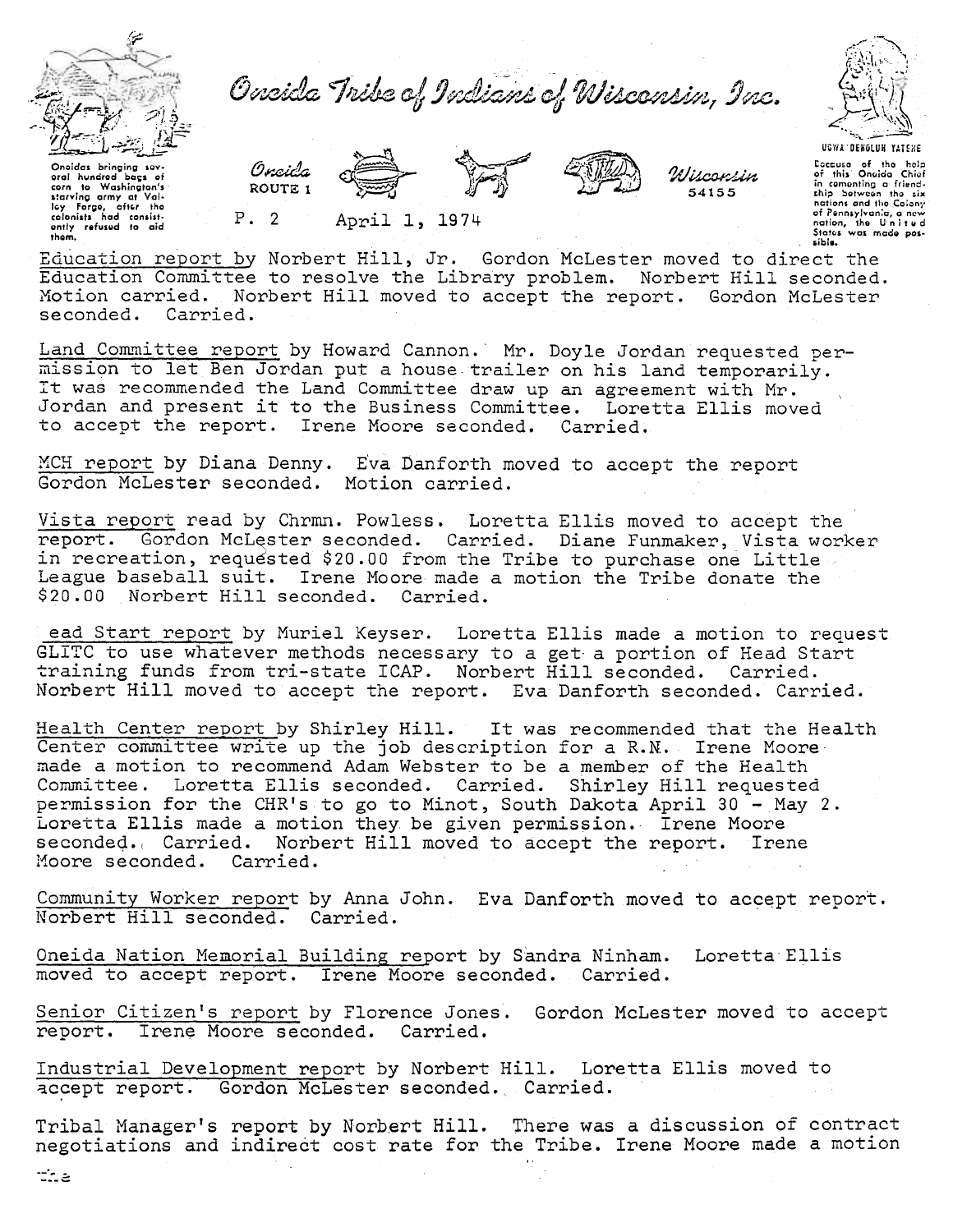

Oneida Tribe of Indians of Wisconsin, Inc.



Oncidas bringing sovoral hundred bacs of corn to Washington's<br>starving army at Valley Forge, after the

Oneida ROUTE 1

April 1, 1974



Wiscsnsin 54155

Gecause of the help<br>of this Cneida Chief in comonting a friend-<br>ship between the six ship but the Colony nations and the Catolic,<br>of Pennsylvania, a new<br>nation, the United<br>States was made possibie.

ley forge, after the<br>ley forge, after the<br>colonists had consist-<br>only refused to aid

that the Tribal Manager and Loretta Ellis work together on this. Gordon McLester seconded. Carried. Discussion of Indian Child Welfare and whether to send someone to Washington to testify or sent a written statement. Gordon McLester made a motion the Tribal Manager send a written statement. Irene Moore seconded. Motion carried. Loretta Ellis moved to accept the report. Gordon McLester seconded. Carried.

Mr. Bernard Francis Williams requested his name be stricken from the Oneida rolls. Irene Moore moved to approve Mr. Williams relinquishment of membership. Loretta Ellis seconded. Carried.

## APPLICATIONS FOR RESIDENTIAL LEASE

 $P.3$ 

Norbert Hill moved to approve the application for a residential lease Donald Davids. Gordon McLester seconded. Carried.

Gordon McLester moved to approve the application for a residential lease of Mrs. Maurice Richards. Loretta Ellis seconded. Carried.

lma Webster moved to table the application of Shirley Garsow because was not present. Loretta Ellis seconded. Carried.

Loretta Ellis moved to approve the release of tribal land by Minnie Hill. Irene Moore seconded. Carried.

Eva Danforth moved to approve the application for a residential lease of Robert King. Alma Webster seconded. Carried. (Robert King was not present at this time. He had been present for a meeting which was cancelled, he was not notified of the cancellation; therefore the Business Committee agreed to approve his application.

Irene Moore moved to approve the release of 2 acres of land for Amy Danforth by Lawrence Danforth. Alma Webster seconded. Carried.

Norbert Hill moved to approve the application for a residential lease of James Danforth. Irene Moore seconded. Carried.

Loretta Ellis moved to approve the application for a residential lease of Brenda Vanden Langenberg. Alma Webster seconded. Carried.

Irene Moore moved to approve the application for a residential lease of Robert Denny. Loretta Ellis seconded. Carried.

Eva Danforth moved to approve the application for a residential lease of ichard Cornelius. Irene Moore seconded. Carried.

The lease applications of James Jordan, Glen Jordon, and Gerald Schuyler were tabled because the applicants were not present.